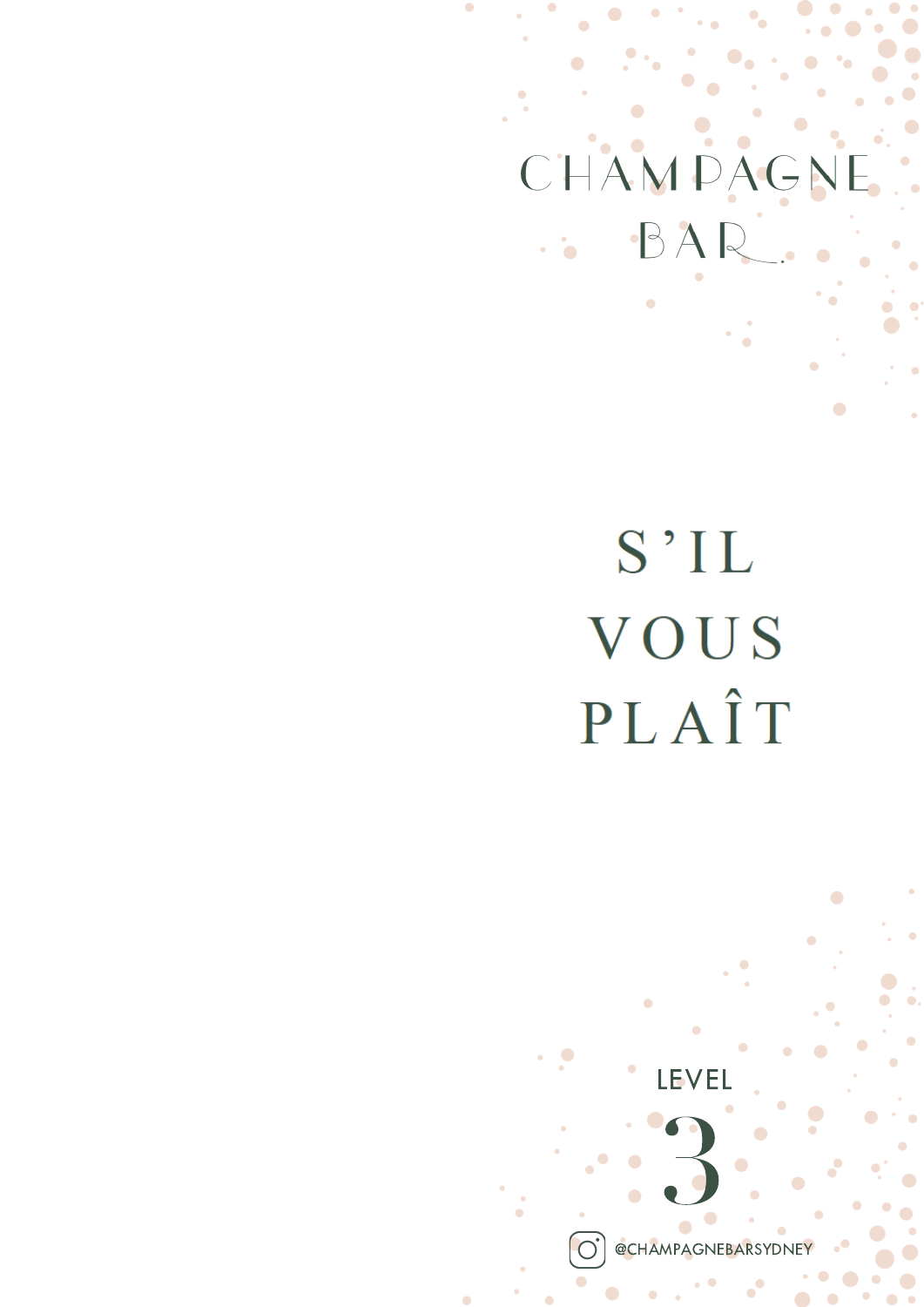## **CHAMPAGNE**

CHAMPAGNE BAR SIGNATURE POUR | 10cl NV Bollinger Special Cuvée | 35 | 245

### CHAMPAGNE BY THE GLASS

NV Veuve Clicquot Brut | 32 | 165 NV Pommery Brut Royal | 26 | 140 NV Perrier-Jouët Grand Brut | 33 | 210 NV Pommery Blanc de Blancs Apanage | 38 | 220 NV Ruinart Rosé | 40 | 265 2009 Heidsieck & Co. Monopole Gold Top | 35 | 175

### CHAMPAGNE BY THE BOTTLE

### EPERNAY AND, CÔTES DES BLANCS

Located in the central region of Champagne this terroir is prolific in growing chardonnay. With predominantly east facing slopes and an abundance of pure chalk, these champagnes are sharper with a signature elegance found nowhere else outside Côte Des Blancs.

2010 Dom Pérignon | 580

2012 Moët Grand Vintage | 220

2008 Pol Roger Brut Vintage | 325 2006 Pol Roger Brut Vintage | 325 2004 Pol Roger Sir Winston Churchill | 650

AŸ, GRAND VALLÉE DE LAR MARNE

The village of Aÿ is most well-known for Pinot Noir. Combining steep, southern-facing slopes with its proximity to the Marne River, creating complex flavours with subtle overtones.

NV Bollinger Special Cuvée | 245

NV Billecart-Salmon Brut Reserve | 205 NV Billecart-Salmon Rosé | 295

NV Perrier-Jouët Grand Brut | 210 NV Perrier-Jouët Grand Blanc de Blancs | 250 NV Perrier-Jouët Grand Blason Rosé | 220 2008 Perrier-Jouët Belle Époque | 540 2011 Perrier-Jouët Belle Époque | 530 2006 Perrier-Jouët Belle Époque Rosé | 680

### SYDNEY SOLSTICE

BLOODY SHIRAZ GIN CAVIAR | 15 Yarra Valley gin caviar, cured beetroot, ricotta tart

BLOODY MARTINI | 22 Four Pillars bloody shiraz gin, Adelaide Hills Distillery Rosso Vermouth, Fee Brothers grapefruit bitters

### SMALL BITES

MARKET OYSTERS Champagne miognette, lemon | 4.5ea

CAYENNE PEPPER FRIED SQUID Served with lime aioli | 19

CHARCOAL BUN SLIDER Angus beef, tomato mayo, lettuce, brie cheese | 23

POTATO WAFFLE FRIES Peppercorn gravy | 14

ONION PISSALADIÈRE Niçoise pizza, compote onion, anchovy | 14

CHARCUTERIE Artisan French cured meats, terrines and condiments | 35

FROMAGE French & Australian farmhouse cheeses | 35

ORANGE CRÈME BRÛLÉE\* Spiced crumble, passionfruit sorbet | 18

PETIT FOURS\* Passionfruit parfait, vanilla madeleine, Valrhona opalys truffle | 16

\*available until 9.30pm

### PRE-THEATRE

at Champagne Bar available from 5pm - 7pm

#### PASTURE FED BEEF BURGER

Butter lettuce, tomatoes, onions, cheese, signature burger sauce, pommes frites | 36

### GRILLED ORA KING SALMON

Dukkah, kipfler potatoes, steamed broccolini | 46

RIGATONI PASTA

Gorgonzola cream, bacon crumb, aged parmesan | 36

@CHAMPAGNEBARSYDNEY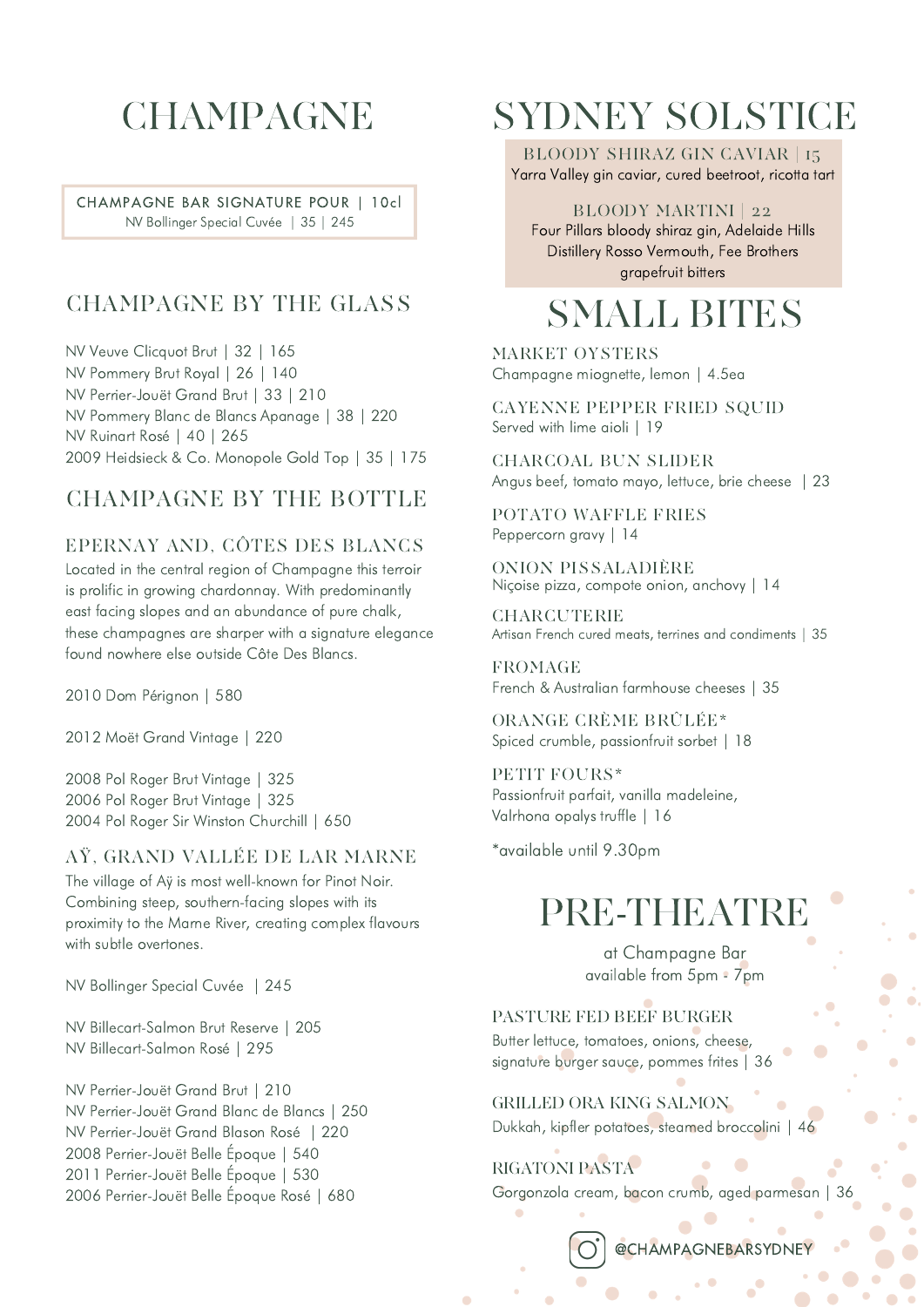# TEA & COFFEE CHAMPAGNE

#### ESPRESSO COFFEE | 6

Espresso, ristretto, piccolo latte, macchiato, cappuccino, café latte, flat white, long black, mocha, hot chocolate

FRUIT JUICES | 7 Orange, Apple, Pineapple, Cranberry

SOFT DRINKS | 6 Coca Cola, Coca Cola No Sugar, Lemonade, Ginger Ale, Lift, Tonic, Lemon Lime Bitters

SEEDLIP NON-ALCOHOLIC GIN | 12 Grove, Spice, Garden

TWG TEA SELECTION | 6

ENGLISH BREAKFAST This classic was originally blended as an accompaniment to the traditional English breakfast.

### FRENCH EARL GREY

A fragrant variation of the great classic, this TWG black tea has been delicately infused with citrus fruits and French blue cornflowers.

#### ETERNAL SUMMER

A fragrant South African red tea, embellished with notes of sweet summer rose blossoms accented with raw berries, which end with a lingering aftertaste that is reminiscent of ripe Tuscan peaches.

#### MOROCCAN MINT

A great favourite, this fine TWG green tea is perfectly blended with the suave and strong Sahara mint.

### CHAMOMILE

Soft and soothing, these rare TWG Tea chamomile flowers boast a rich honey aroma and yield a golden, theine-free cup.

### ROYAL DARJEELING

The king of Indian teas, this TWG first flush black tea boasts an exquisite fragrance and a vibrant, sparkling taste that develops remarkable overtones of ripe apricots.

### CHAMPAGNE BY THE BOTTLE

### REIMS MONTAGNE DE REIMS

As the northern neighbour to Grand Vallée De Marne, Reims is the champion of diversity in Champagne. Montagne De Reims is known for its horse-shoe shape and lends itself to Chardonnay and Pinot Noir respectively. The diverse soil types in Montagne De Reims produce full bodied varieties with fruit textures.

NV Veuve Clicquot Brut | 165 NV Veuve Clicquot Rosé | 185 NV Veuve Clicquot Extra Brut Extra Old | 400

NV Charles Heidsieck Brut Reserve | 195 1995 Charles Heidsieck Blanc des Millénaires | 670

Krug Grand Cuvée 166 Edition 375ml | 399

NV Louis Roederer Brut Premier | 189 Louis Roederer Philippe Starck Brut Nature | 240 Louis Roederer Philippe Starck Brut Nature Rosé | 315 Louis Roederer Cristal Brut | 745 Louis Roederer Cristal Brut Magnum 1.5L | 1,850 Louis Roederer Cristal Brut Jeroboam 3L | 22,000

2009 Heidsieck & Co. Monopole Gold Top | 175 NV Pommery Brut Apanage | 180 NV Pommery Blanc de Blancs Apanage | 220 NV Pommery Blanc de Blancs Summertime | 215 2006 Pommery Grand Cru | 245 2004 Pommery Cuvée Louise Brut | 490 2004 Pommery Cuvée Louise Brut Nature | 599

NV Ruinart Rosé | 265 NV Ruinart Blanc de Blancs | 290

NV Taittinger Prestige Brut | 165 NV Taittinger Rosé | 170 2006 Taittinger Comte de Champagne Blanc de Blancs | 699

ó

 $\bullet$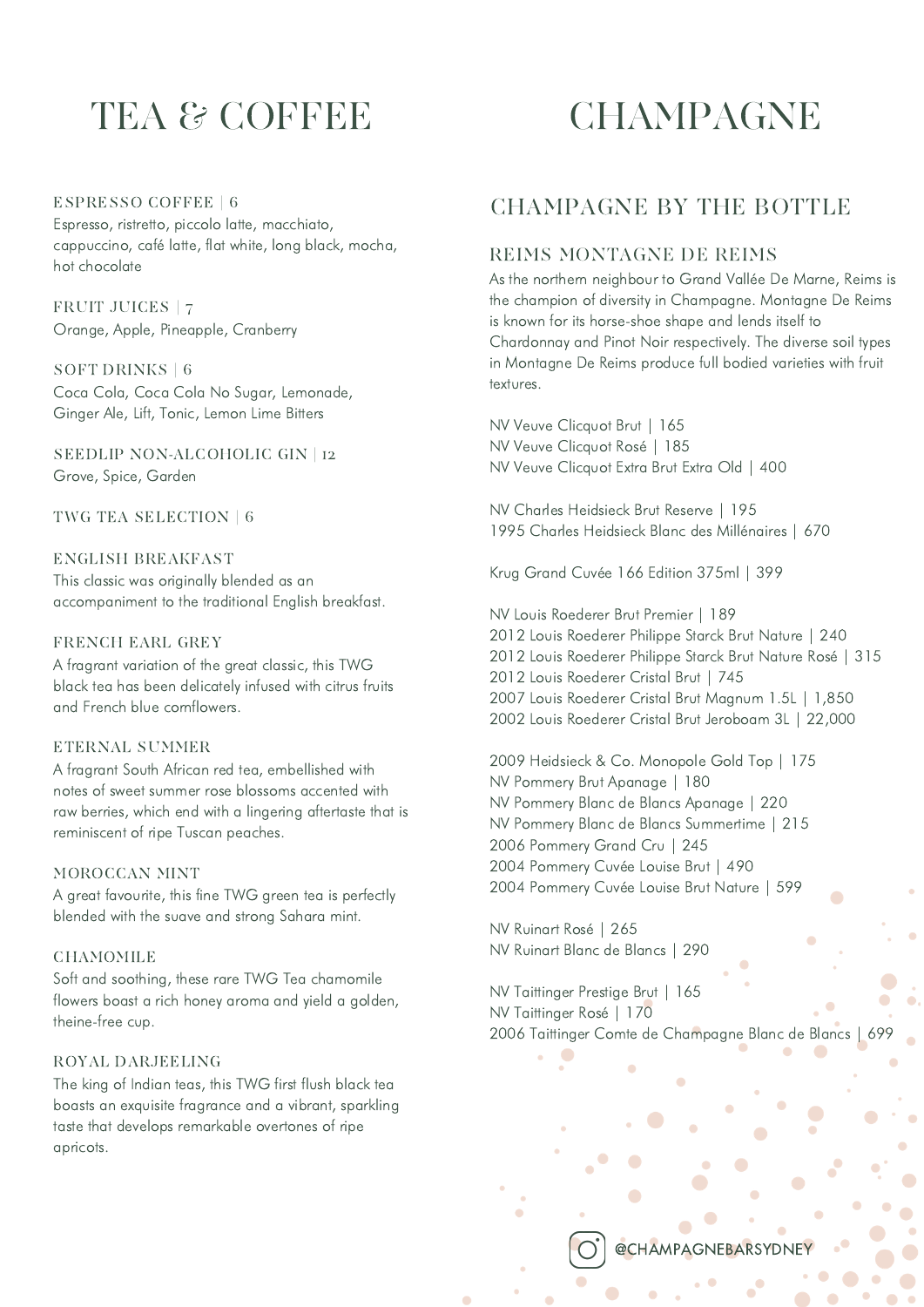### WINE, **BEER & CIDER**

### SPARKLING (12cl)

Dal Zotto Pucino Prosecco, King Valley, VIC 14 | 60 Clover Hill Cuvée, Lebrina, TAS | 92

### WHITE (15cl)

Breganze Savardo Pinot Grigio, Veneto, IT | 14 | 60 Penny's Hill Sauvignon Blanc, Adelaide Hills, SA | 16 | 75 Freycinet Vineyard Riesling, Freycinet, TAS | 80 De Beaurepaire Wines Chardonnay, Rylstone, NSW 17 | 83 Tyrrell's Semillon, Hunter Valley, NSW | 57 Domaine Christian Salmon Sancerre, FRA | 90

### ROSÉ (15cl)

Maison Saint AIX, Côteaux d'Aix en Provence, FRA | 16 | 76 Maison Saint AIX 1.5L, Côteaux d'Aix en Provence, FRA | 147 Tarrawarra Pinot Noir, Yarra Valley, VIC | 65

### RED (15cl)

La Linea Tempranillo, Adelaide Hills, SA | 80 Giant Steps Estate Pinot Noir, Yarra Valley, VIC | 15 | 75 Yangarra 'Old Vine' Grenache, McLaren Vale, SA | 15 | 75 Mountadam Shiraz, Barossa Valley, SA | 16 | 65 Cullen Cabernet Merlot, Margaret River, WA | 110 Shaw and Smith Shiraz, Adelaide Hills, SA | 117

### DRAUGHT BEER (33cl)

Sydney Brewery Lager | 11 Pale Ale | 11 Summer Ale | 11 Pilsner | 11

150 Lashes | 12 White Rabbit White Ale | 12 Hahn SuperDry | 12 Little Creatures IPA | 12

### BEER BY BOTTLE

James Boag's Premium Light | 11 Stone & Wood Pacific Ale | 12 Kosciuszko Pale Ale | 12 Birra Moretti Lager | 12 Heineken Lager | 12 White Rabbit Dark Ale | 12

### CIDER

Sydney Cider | 12 Sydney Brewery Ginger & Agave Cider | 12

### LOYALTY WELCOME DRINK

As an Accor Live Limitless member, we thank you for your loyalty with Accor. As a token of our appreciation, please enjoy a drink on us in exchange for your voucher.

### SILVER & GOLD MEMBERS

De Bortoli Legacy Brut De Bortoli Legacy Semillon Sauvignon Blanc De Bortoli Legacy Cabernet Merlot

Sydney Brewery Pilsner Sydney Brewery Lager Sydney Brewery Summer Ale

 $\overline{\phantom{a}}$ 

 $\overline{\phantom{a}}$ 

 $\overline{\phantom{a}}$ 

 $\overline{\phantom{a}}$ 

 $\overline{\phantom{a}}$ 

### ELITE MEMBERS

NV Veuve Clicquot Brut

Breganze Pinot Grigio Penny's Hill Sauvignon Blanc De Beaurepaire Wines Chardonnay

Maison Saint AIX Rosé

Giant Steps Pinot Noir Yangarra 'Old Vine' Grenache Mountadam Shiraz

Belvedere Hendrick's Plantation Original Dark Rum Don Julio Anejo  $\ddot{\phantom{a}}$ Bulleit Bourbon Glenmorainge Original  $\bullet$ 

Sydney Brewery Pilsner Sydney Brewery Lager Sydney Brewery Summer Ale 150 Lashes Hahn SuperDry  $\bullet$ Little Creatures IPA White Rabbit White Ale Glamarama Summer Ale

 $\ddot{\phantom{0}}$ 

ö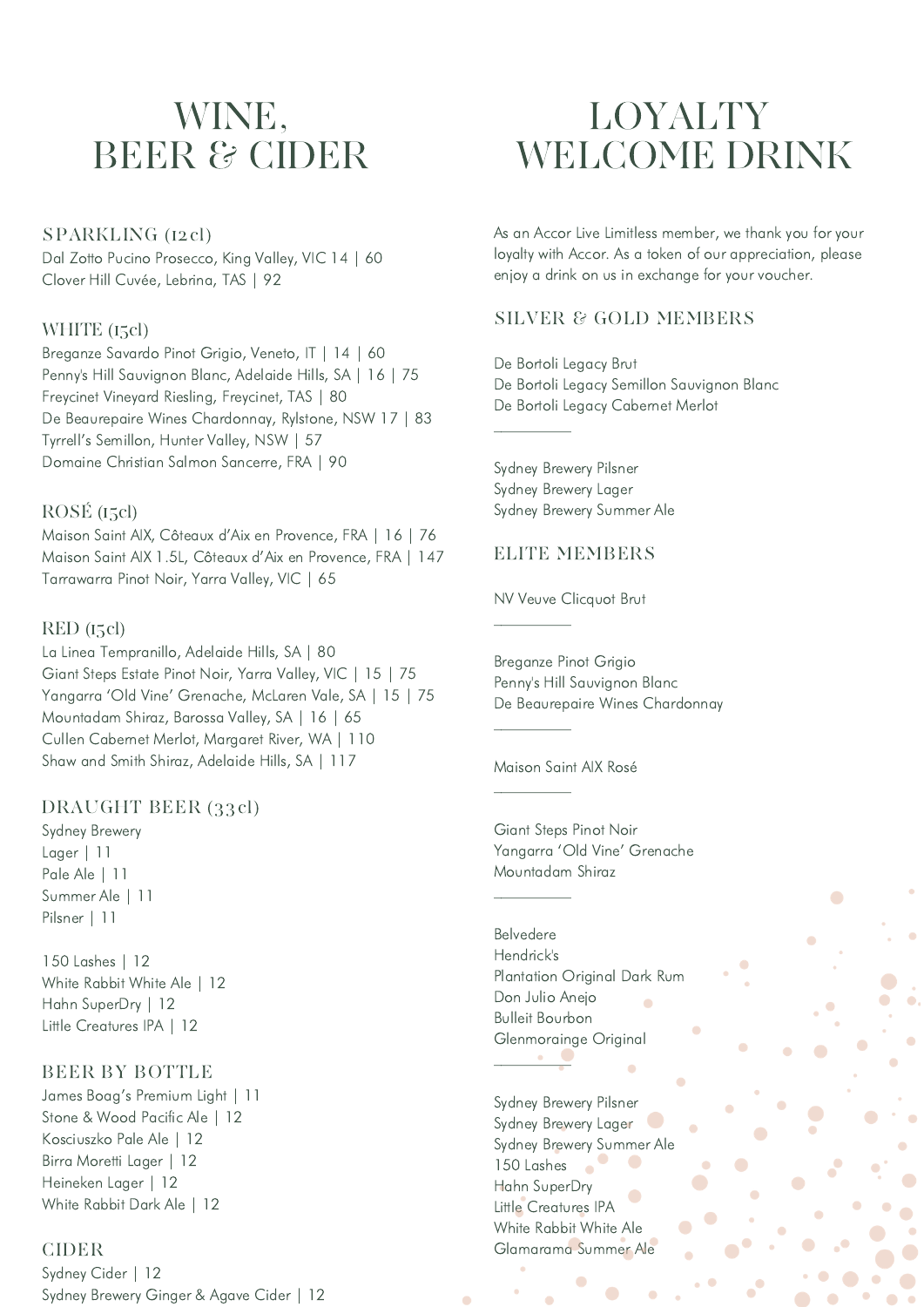### SPIRITS

### BOURBON & RYE

Bakers 7 Year Old | 16 Bulleit | 12 Makers Mark | 12 Woodford Reserve | 12

Bulleit Rye | 14 James E. Pepper 1776 Rye | 16 Rittenhouse Straight Rye | 14 Sazerac Rye | 20

### COGNAC & ARMAGNAC

Courvoisier VSOP | 16 Hennessy VS | 12 Hennessy VSOP | 16 Hennessy Paradis | 170 Hennessy XO | 45 Martell VS | 12 Pierre Ferrand 1840 Grande Champagne | 14

Delord VSOP | 12 Delord L'Authentique | 24 Delord 1985 | 17

PORT Penfold's Grandfather Fine Old Port | 15

### LIQUEURS & LIBATION

Baileys | 11 Chartreuse Green | 14 Chartreuse Yellow | 12 Cointreau | 12 Disaronno Amaretto | 11 Drambuie | 11 Frangelico | 11 Kahlua | 11 Lairds Applejack | 11 Manly Spirits Co. Limoncello | 11 Pernod Absinthe | 13 Pierre Ferrand Dry Curacao | 11 Ricard | 11 St-Germain Elderflower | 11 Victor Gontier Calvados | 15

### AMARO

Amaro Nonino | 16 Aperol | 11 Averna Amaro | 11 Campari | 11 Fernet Branca | 10 Montenegro | 11

### SIGNATURE **COCKTAIL**

### THE MISTRESS OF MARSEILLE | 22

Combining flavours of Provence and Sydney, we invite you to start your love affair with Marseille in the heart of Sofitel Sydney Darling Harbour.

Archie Rose Signature dry gin, Pampelle ruby l'apero, St-Germain elderflower, herbs de Provence syrup, Pernod pastis de Marseille, G.E Massenez Lavender

### **COCKTAILS**

### BLOODY MARTINI | 22

Four Pillars bloody shiraz gin, Adelaide Hills Distillery rosso vermouth, Fee Brothers grapefruit bitters

### $V\&TEA | 23$

Native infused Grey Goose vodka, Pama pomegranate liqueur, pandan, pomegranate, lemon, egg white

### NUIT ÉTOILÉE | 23 THE STARRY NIGHT

Belvedere vodka, Joseph Carton peach, butterfly pea flower, lemon, egg white

LA MAGNIFIQUE | 24 Don Julio Reposado tequila, St-Germain elderflower, yellow Chartreuse, citric acid, Angostura orange bitters

BUTTER ME GOOD | 22. . 666 butter vodka, Mr. Black coffee liqueur, Little Drippa cold brew, coconut, Murray River pink salt

### SMOKING PEARS | 22 Glenfiddich Fire & Cane Scotch Whisky, Poire William pear brandy, Fee Brothers whisky bitters

Classic cocktails are available on request

 $\overline{\phantom{a}}$ 

@CHAMPAGNEBARSYDNEY